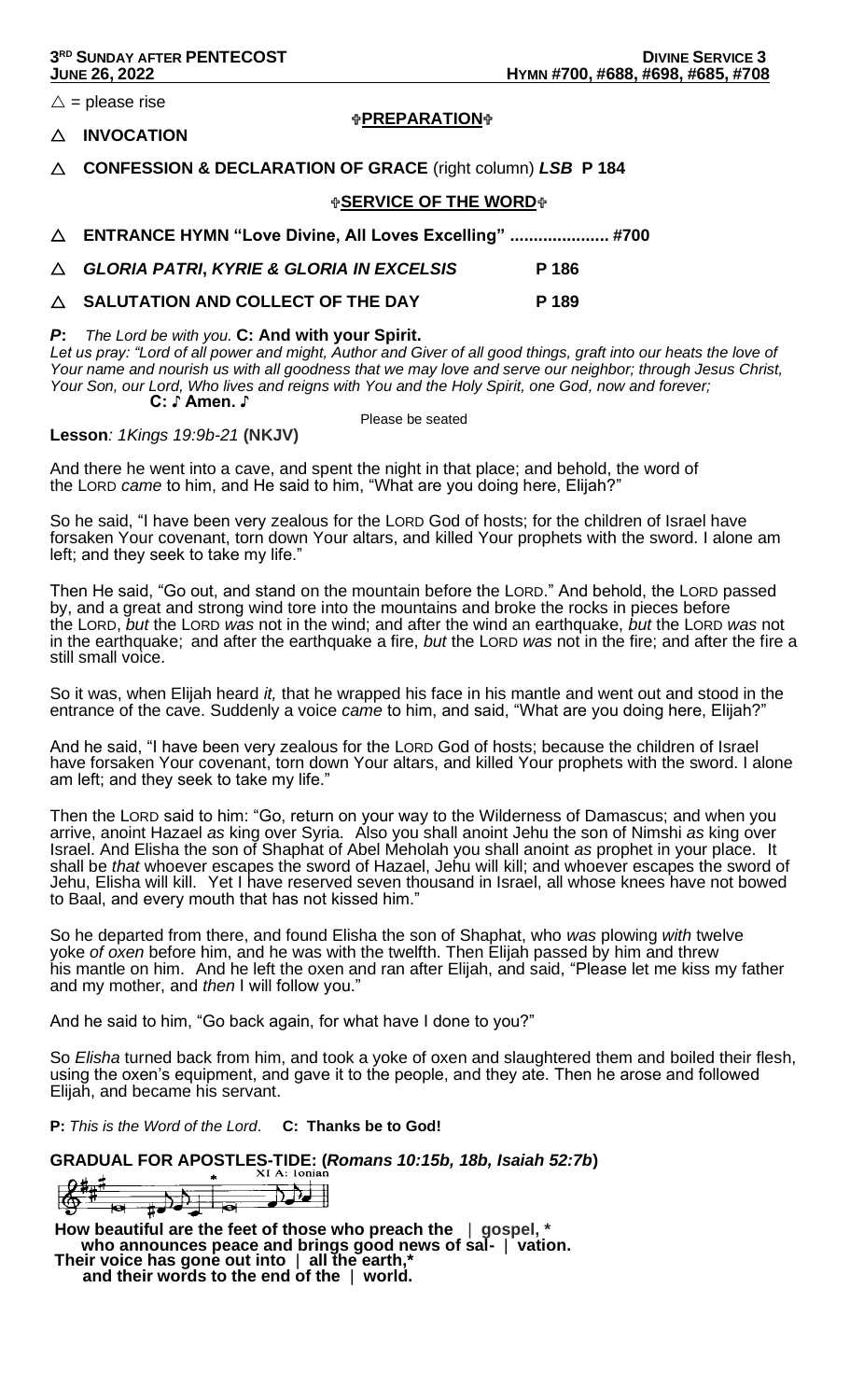#### **EPISTLE:** *Galatians 5:1, 13-25* **(NKJV)**

Stand fast therefore in the liberty by which Christ has made us free, and do not be entangled again with a yoke of bondage.

For you, brethren, have been called to liberty; only do not *use* liberty as an opportunity for the flesh, but through love serve one another. For all the law is fulfilled in one word, *even* in this: "You shall love your neighbor as yourself." But if you bite and devour one another, beware lest you be consumed by one another!

I say then: Walk in the Spirit, and you shall not fulfill the lust of the flesh. For the flesh lusts against the Spirit, and the Spirit against the flesh; and these are contrary to one another, so that you do not do the things that you wish. But if you are led by the Spirit, you are not under the law.

Now the works of the flesh are evident, which are: adultery, fornication, uncleanness, lewdness, idolatry, sorcery, hatred, contentions, jealousies, outbursts of wrath, selfish ambitions, dissensions, heresies, envy, murders, drunkenness, revelries, and the like; of which I tell you beforehand, just as I also told *you* in time past, that those who practice such things will not inherit the kingdom of God. But the fruit of the Spirit is love, joy, peace, longsuffering, kindness, goodness, faithfulness, gentleness, self-control. Against such there is no law. And those *who are* Christ's have crucified the flesh with its passions and desires. If we live in the Spirit, let us also walk in the Spirit.

**P:** *This is the Word of the Lord*. **C: Thanks be to God**

#### **ALLELUIA VERSE (***Luke 9:51***) Alle-** | **luia; Alle-** | **luia.**

**And it came about when the days were approaching for His as-** | **cension,\* He resolutely set His face to go to Jerusalem. Alle-** | **luia.**

**P:** *The Holy Gospel according to…* **C: ♪ Glory be to Thee, O Lord. ♪**

#### **HOLY GOSPEL** *Luke 9:51-62* **(NKJV)**

Now it came to pass, when the time had come for Him to be received up, that He steadfastly set His face to go to Jerusalem, and sent messengers before His face. And as they went, they entered a village of the Samaritans, to prepare for Him.But they did not receive Him, because His face was *set* for the journey to Jerusalem. And when His disciples James and John saw *this,* they said, "Lord, do You want us to command fire to come down from heaven and consume them, just as Elijah did?"

But He turned and rebuked them, and said, "You do not know what manner of spirit you are of. For the Son of Man did not come to destroy men's lives but to save *them.*" And they went to another village.

Now it happened as they journeyed on the road, *that* someone said to Him, "Lord, I will follow You wherever You go." And Jesus said to him, "Foxes have holes and birds of the air *have* nests, but the Son of Man has nowhere to lay *His* head."

Then He said to another, "Follow Me."

But he said, "Lord, let me first go and bury my father." Jesus said to him, "Let the dead bury their own dead, but you go and preach the kingdom of God." And another also said, "Lord, I will follow You, but let me first go *and* bid them farewell who are at my house." But Jesus said to him, "No one, having put his hand to the plow, and looking back, is fit for the kingdom of God."

**P:** *This is the Gospel of the Lord.* **C: ♪ Praise be to Thee, O Christ. ♪**

#### $\triangle$  *NICENE* CREED **P** 191

 *Please be seated* **HYMN OF THE DAY "Come, Follow Me", the Savior Spake .................... #688**

#### **SERMON "Freed, to live by the Spirit of God!"**

**OFFERTORY "Create in me" P 192-193**

**OFFERINGS COLLECTED (**additional basket in the narthex**)**

#### **PRAYER OF THE CHURCH**

After each petition*:* **P***: Lord, in Your mercy*: **C: Hear our prayer.**

#### **SERVICE OF HOLY COMMUNION**

- **PREFACE AND PROPER PREFACE FOR APOSTLES-TIDE P 194**
- $\triangle$  *SANCTUS* "HOLY, HOLY, HOLY"  $\triangle$  *P* 195

**LORD'S PRAYER** (sung conclusion) **P 196**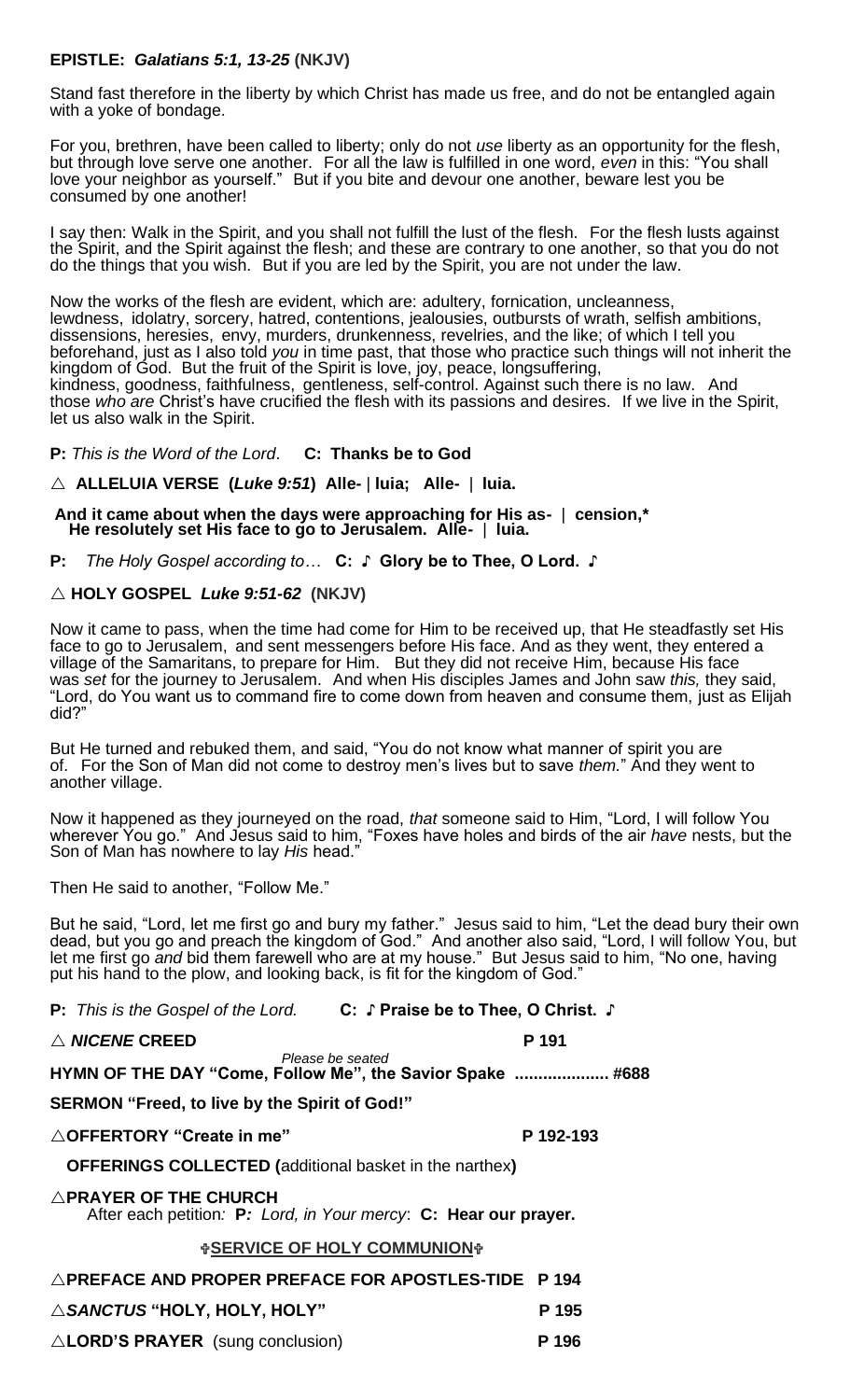# *VERBA* & *PAX DOMINI* **"Peace of the Lord"** *AGNUS DEI* **"Lamb of God…" P 198** Please be seated **COMMUNION** (See our Communion Practice) **DISTRIBUTION HYMNS "May We Thy Precepts, Lord, Fulfill" #698 "Let Us Ever Walk with Jesus" #685** △ **NUNC DIMITTIS** (Song of Simeon) **P 199 THANKSGIVING COLLECT**  *Please be seated* **HYMN "Lord, Thee I Love with All My Heart" ........................................... #708 SALUTATION, BENEDICAMUS & BENEDICTION……………P 201-202** ALL MAY BE SEATED AFTER SILENT PRAYER FOR ANNOUNCEMENTS

22531 Hwy. 1088 **Redeemer** Mandeville, LA 70448 Office Phone (985) 674-0377 Church Cell: (985) 771-1578 [Redeemermandeville@gmail.com](mailto:Redeemermandeville@gmail.com) "Redeemer Mandeville" on FB **Lutheran** June 26th, 2022 **L** Rev. John Drosendahl **C** 919-396-1081 cell **M** 985-792-7451 home **S** john.drosendahl@gmail.com June 19th Attendance 43+ online



We welcome all who worship with us today and pray you will be spiritually fed through the grace of our Lord & Savior Jesus Christ! **Visitors, please sign the guest book in the narthex.** 

## **Our Communion Practice**



 We receive in this sacrament the true body & blood of Jesus with the bread and wine. Believers also receive forgiveness to strengthen their faith. God wants all to be truly worthy and well prepared to receive His blessings in the Lord's Supper. (*1Corinthians 11:26-29*)

 Receiving this Supper is a public proclaiming of the faith, so we ask that only those who share our complete confession of faith commune with us so that we may be all one body in Christ. (*1Corinthians 10:17*) This includes all the baptized who have been instructed from Luther's *Small Catechism*.

This Biblical practice of Close Communion is not to offend, but to lovingly guard and protect the Spiritual well-being of all.

*If you are currently a member of a confessional Lutheran church, and learned the Small Catechism, you are invited to receive Holy Communion today. Others Christians are invited to come forward, crossing arms, to receive a blessing*

**Adult Catechism classes**, which are preparation for Holy Communion, are offered upon request. Contact Pastor about joining our fellowship.

**Church Cleaning:** Thank you to CJ Dwyer & Grace Schneider for signing up for July. The signup sheet is posted for volunteers. **Needed: more volunteers for July, September, October, & December**. You may sign up for one week at a time if this works better for your schedule. At least 2-3 people are needed weekly



**Altar flowers:** Given this week by Grace Schneider for all of God's blessings. Sign up chart is in the church entry to note a special date or event for you or your family member. Several dates are open. Please note on the chart what your occasion is for. And of course, the

flowers are yours after the service to take home.

## *TODAY* **at Redeemer:**

| 8:30 AM  | Morning Prayer with homily on the day's psalm           |
|----------|---------------------------------------------------------|
| 9:00 AM  | Adult Bible class (Revelation) & Sunday School for kids |
| 10:30 AM | Divine Service Setting 3 with Communion                 |

## **THIS WEEK at Redeemer:**

| Tuesday, June 28 <sup>st</sup> | No Bible class; Pastor's class in Gonzales |
|--------------------------------|--------------------------------------------|
| Wednesday, June 29th           | <b>No Bible Class</b>                      |
| Thursday, June 30th            | No Beginner Confirmation class             |